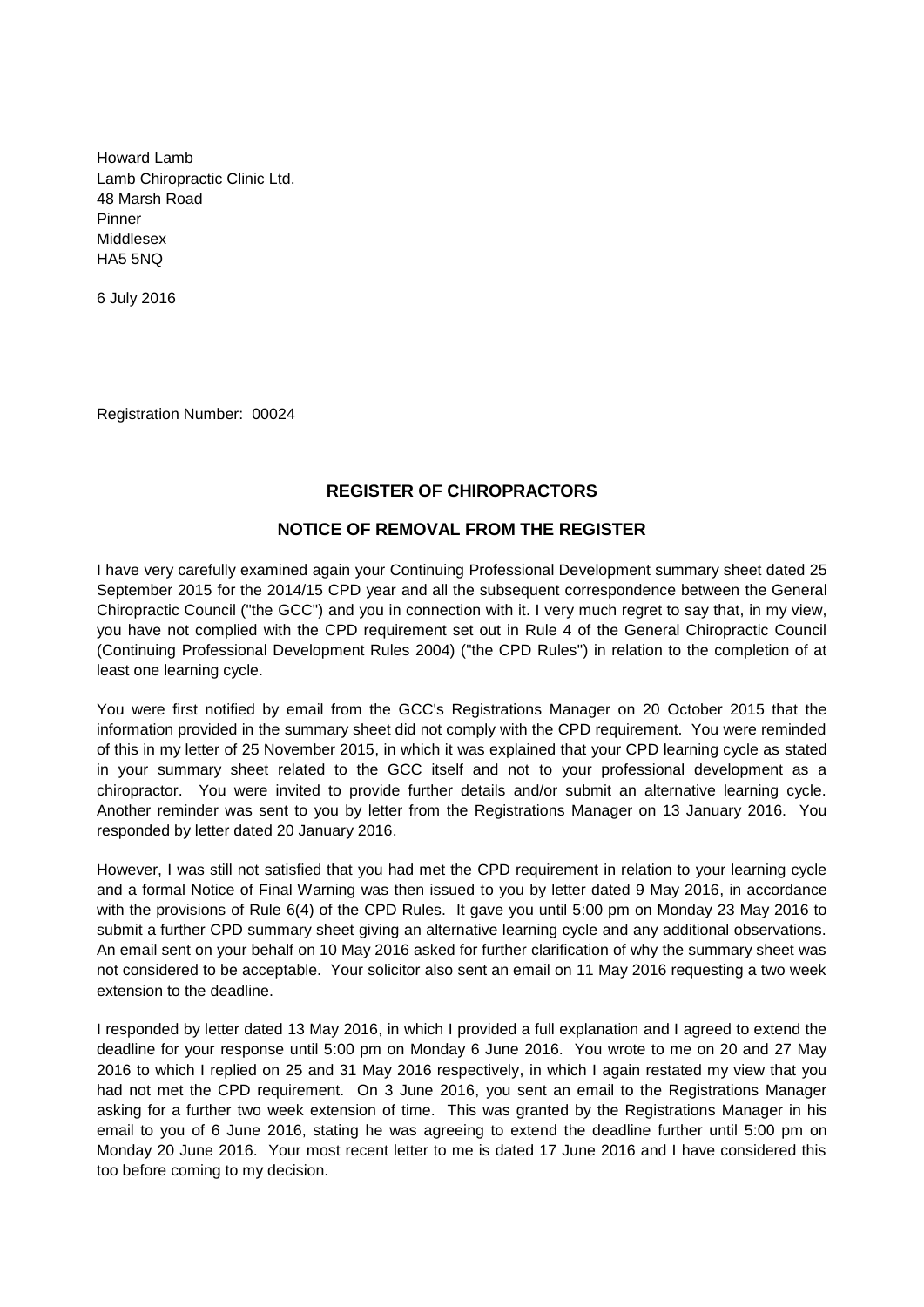**I hereby give notice**, in accordance with Rule 6(8) of the CPD Rules, **that your name has been removed from the Register of Chiropractors** in accordance with the provisions of Rule 6(5)(b) of the CPD Rules with effect from today, 6 July 2016.

Further, in accordance with Rule 6(8) of the CPD Rules, I confirm that **the reasons for my decision are:**

- 1. The CPD requirement is set out in Rule 4 of the CPD Rules. It consists of the following elements, each of which must be satisfied:
	- (a) The completion of at least 30 hours of CPD, of which at least 15 hours shall involve the verifiable (by or on behalf of the Council) participation of the registered chiropractor in learning with others; and
	- (b) The completion of at least one learning cycle as described in paragraph (2) (which shall entail the completion of CPD that counts towards the 30 hours total in sub-paragraph (a)).
- 2. Rule 4 further stipulates that a learning cycle shall consist of the following four stages:-
	- (a) reflecting on and assessment by a registered chiropractor of his learning needs and interests within the context of his professional practice;
	- (b) planning how the registered chiropractor intends to meet the learning needs or interests identified in accordance with sub-paragraph (a) and recording this in a personal development plan;
	- (c) undertaking CPD in accordance with the personal development plan; and
	- (d) evaluating CPD undertaken and its effectiveness in meeting the learning needs or interests identified in the personal development plan.
- 3. The terms "CPD" and "learning with others" are defined in the CPD Rules as follows:
	- "CPD" means training which comprises lectures, seminars, courses, practical sessions, individual study or other activities undertaken by a registered practitioner which could reasonably be expected to advance his professional development as a chiropractor or contribute to the development of the profession of chiropractic ".
	- "learning with others" means any CPD other than individual study".
- 4. Guidance has been published by the GCC and is to be found in the CPD pages on its website. It includes guidance on what constitutes contributing to "the development of the profession of chiropractic". This category is learning which involves research and takes the profession forward and includes those activities which do not directly impact on a chiropractor's own patients, but which would inform the profession and improve the clinical skills of other professionals.
- 5. You recorded one learning cycle in the CPD summary sheet that you submitted for the 2014/2015 CPD year (1 September 2014 to 31 August 2015) on 25 September 2015. For the different stages of the learning cycle, you stated that;
	- You identified your learning needs as "*to find out why the GCC is to down-grade our profession to therapists instead of doctors*";
	- Your plans to meet this learning need were: *"Research and take professional advice on how to organise a public inquiry and a judicial review as neither I nor my patients have*